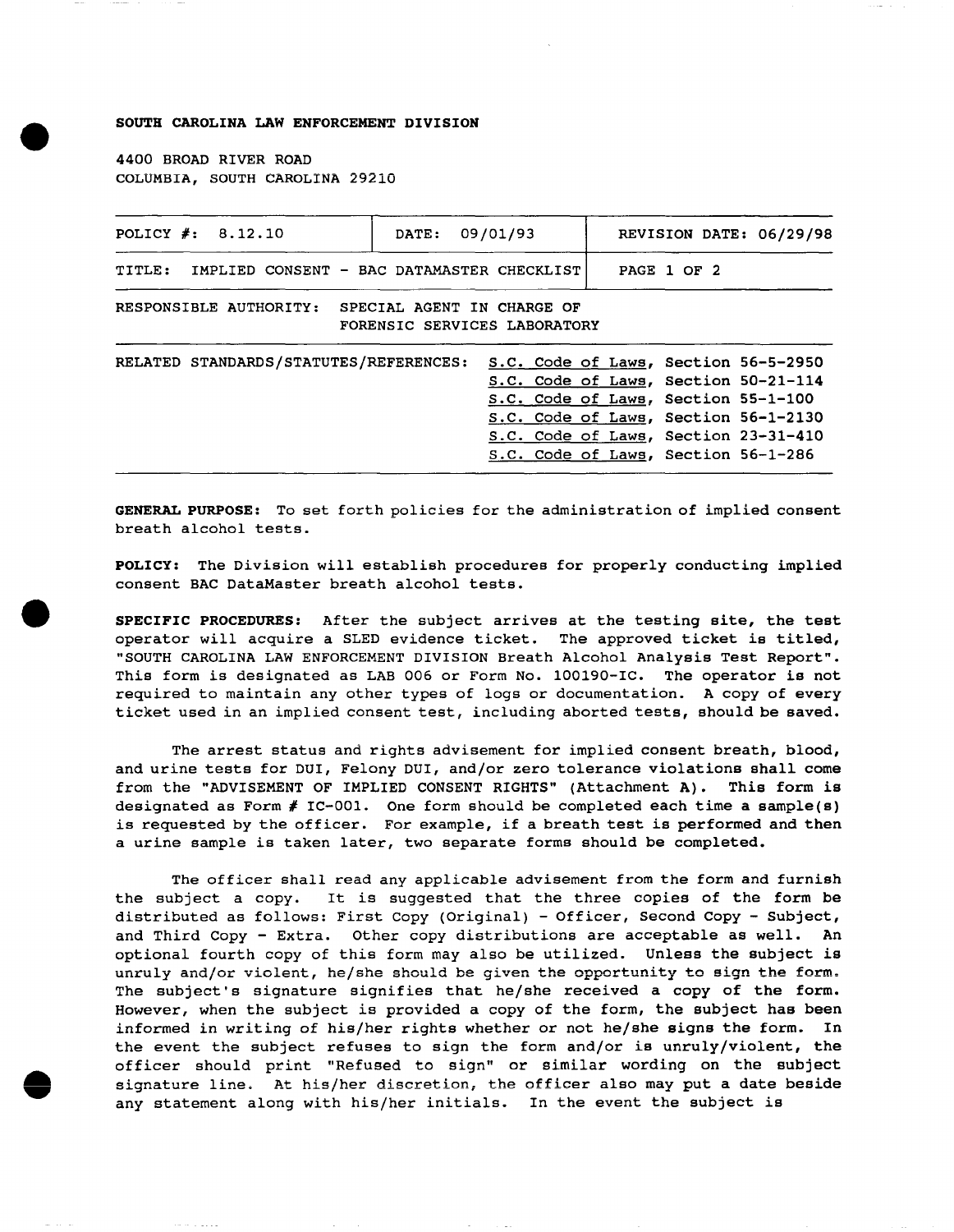#### POLICY 8.12.10 "IMPLIED CONSENT - BAC DATAMASTER CHECKLIST" PAGE 2 OF 2

unconscious or otherwise in a condition rendering him/her incapable of refusal, the officer should print "Incapable of refusal" or similar wording on the subject signature line. At his/her discretion, the officer also may put a date beside any statement along with his/her initials.

Whether or not the subject signs the form, he/she must be furnished with a copy or a copy left with his/her belongings at the hospital, jail, or other applicable location. After the subject has been advised of his/her rights, the officer shall check the appropriate box beside "Subject Advised/Informed in Writing". The advisement of Miranda rights is not required before an implied consent test. In the event that the breath alcohol test is not for a DUI, Felony DUI, and/or zero tolerance violation, the "ADVISEMENT OF IMPLIED CONSENT RIGHTS" form should not be utilized and the subject should be read the appropriate warning (subject is not required to be informed in writing). Upon request, the subject should be furnished assistance in obtaining an independent test. This level of assistance will be in accordance with the applicable statutes and court decisions.

The statement on the evidence ticket is: "Subject's mouth checked and any foreign material removed."

The operator shall look inside the subject's mouth and/or ask the subject if he/she has any foreign material and/or removable dental work in his/her mouth. Dental work (removable or permanent) is not considered to be foreign material. Even though the presence of dental work will not affect the breath test when a minimum twenty minute observation is utilized, any removable dental work will be removed as a precaution. Any foreign material and/or removable dental work in the mouth will be removed before the observation period begins. If foreign material and/or removable dental work is removed from the mouth, it is not required that the operator denote what was removed. The checking of this statement verifies that if any foreign material and/or removable dental work was present, it was removed. If a subject intentionally misleads an operator about any foreign material and/or removable dental work, the subject has forfeited his/her right to have it removed. Permanent dental work (such that a dentist is required to safely remove) will be left in the mouth as it will not affect breath test results when an observation period of a minimum of twenty minutes is used. It is not necessary nor required that the mouth be rinsed out if any foreign material and/or dental work is removed, as long as the minimum twenty minute observation period is used. Bary nor required that the mouth be rinsed out if any lental work is removed, as long as the minimum twenty<br>lis used.

BY ORDER OF: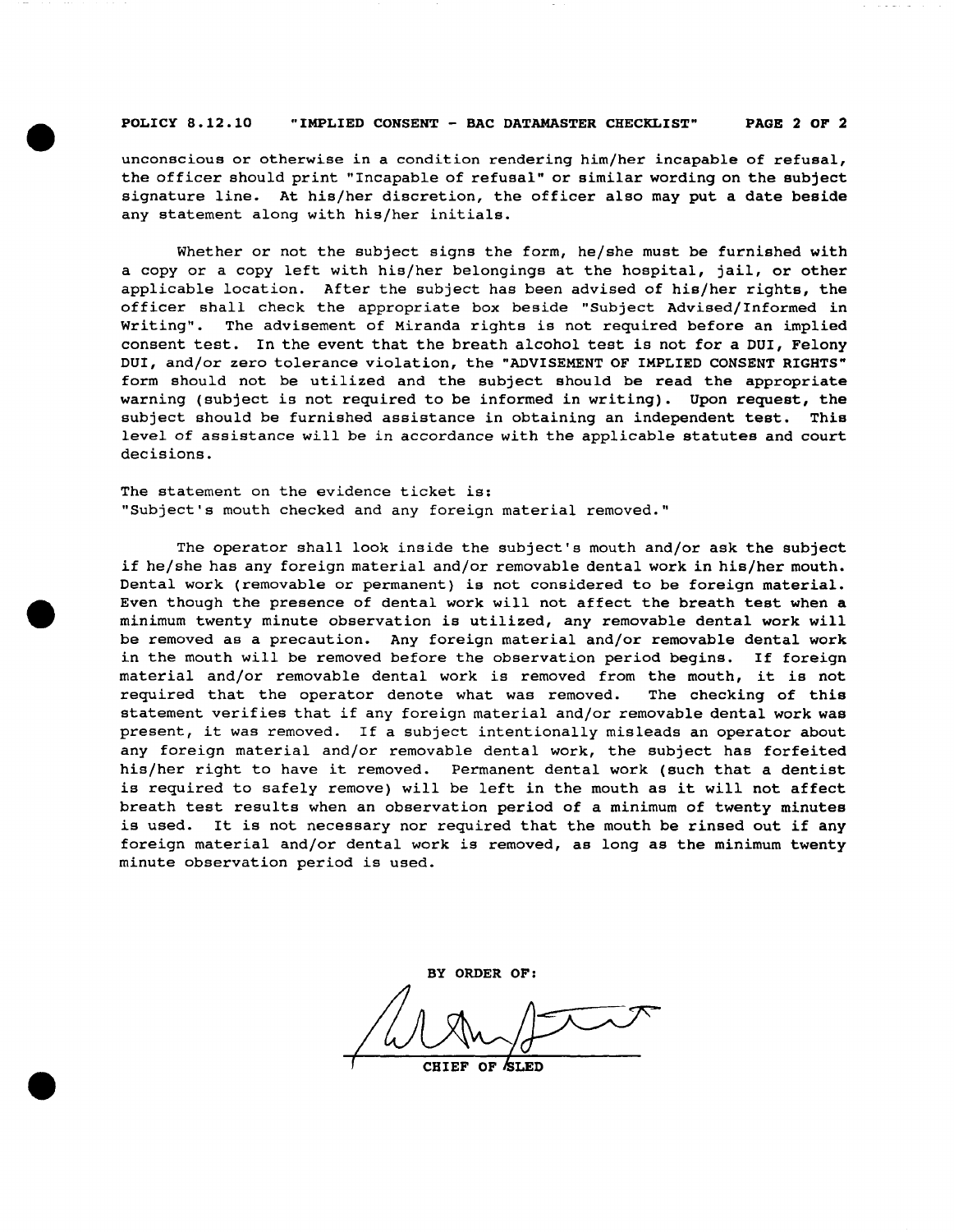## SOUTH CAROLINA LAW ENFORCEMENT DIVISION ADVISEMENT OF IMPLIED CONSENT RIGHTS

| <b>Attachment</b> |  |
|-------------------|--|
|                   |  |

Subject's Name (Print) State Licensed / Driver's License Number

CHECK ANY APPLICABLE BOX:

Date of Birth

Subject Advised/Informed in Writing: You are under arrest for Driving Under the Influence, Section 56-5-2930, South Carolina Code of Laws 1976, as amended. The arresting officer has directed that (**breath, blood, and/or urine**) samples be taken for alcohol and/or drug testing. The samples will be taken and tested according to Section 56-5-2950, S.C. Code of Laws 1976, as amended, and the applicable policies and procedures of the South Carolina Law Enforcement Division. You do not have to take the tests or give the samples. If you refuse to submit to the tests or give the samples, your privilege to drive in South Carolina must be suspended or denied for at least ninety days and your refusal may be used against you in court. If you take the tests or give the samples and have an alcohol concentration of fifteen onehundredths of one percent or more, your privilege to drive in South Carolina must be suspended for at least thirty days. You have the right to have a qualified person of your own choosing conduct additional independent tests at your expense. You have the right to request an administrative hearing within ten days of the issuance of the notice of suspension. You must enroll in an Alcohol and Drug Safety Action Program within ten days of the issuance of the notice of suspension.

n Subject Advised/Informed in Writing: You are under arrest for Felony Driving Under the Influence, Section  $56-5$ -2945, South Carolina Code of Laws 1976, as amended, or a law enforcement officer has probable cause to believe that you have violated this section. The law enforcement officer has directed that (breath, blood, and/or urine) samples be taken for alcohol and/or drug testing. The samples will be taken and tested according to Section 56-5-2950, S.C. Code of Laws 1976, as amended, and the applicable policies and procedures of the South Carolina Law Enforcement Division. Pursuant to Section 56~5-2946, S.C. Code of Laws 1976, as amended, you must submit to either one or a combination of chemical tests for the purpose of determining the presence of alcohol, drugs, or a combination of alcohol and drugs. The resistance, obstruction, or opposition to testing pursuant to this section is evidence admissible at the trial of the offense, which precipitated the requirement for testing. If you take the tests or give the samples and have an alcohol concentration of fifteen one-hundredths of one percent or more, your privilege to drive in South Carolina must be suspended for at least thirty days. You have the right to have a qualified person of your own choosing conduct additional independent tests at your expense. You have the right to request an administrative hearing within ten days of the issuance of the notice of suspension. You must enroll in an Alcohol and Drug Safety Action Program within ten days of the issuance of the notice of suspension.

Subject Advised/Informed in Writing: Pursuant to Section 56-1-286, South Carolina Code of Laws 1976, as amended, a law enforcement officer has probable cause to believe that you are under the age of twenty-one and have consumed alcoholic beverages and driven a motor vehicle. The primary investigating law enforcement officer has directed that [breath or blood] samples be taken to determine your alcohol concentration. The samples will be taken and tested according to Section 56-1-286 and the applicable policies and procedures of the South Carolina Law Enforcement Division. You do not have to take the tests or give the samples. If you refuse to submit to the tests or give the samples, your privilege to drive in South Carolina must be suspended or denied for at least six months and your refusal may be used against you in court. If you take the tests or give the samples and have an alcohol concentration of two onehundredths of one percent or more, your privilege to drive in South Carolina must be suspended for at least three months. You have the right to have a qualified person of your own choosing conduct additional independent tests at your expense. You have the right to request an administrative hearing within ten days of the issuance of the notice of suspension. You must enroll in an Alcohol and Drug Safety Action Program within ten days of the issuance of the notice of suspension.

Subject's Signature (Received Copy)

Officer's Name (Print) Corresponding Corresponding Corresponding to the Date of Time

White - Officer Yellow - Subject Pink - Extra Form No.: IC-001, June 1998